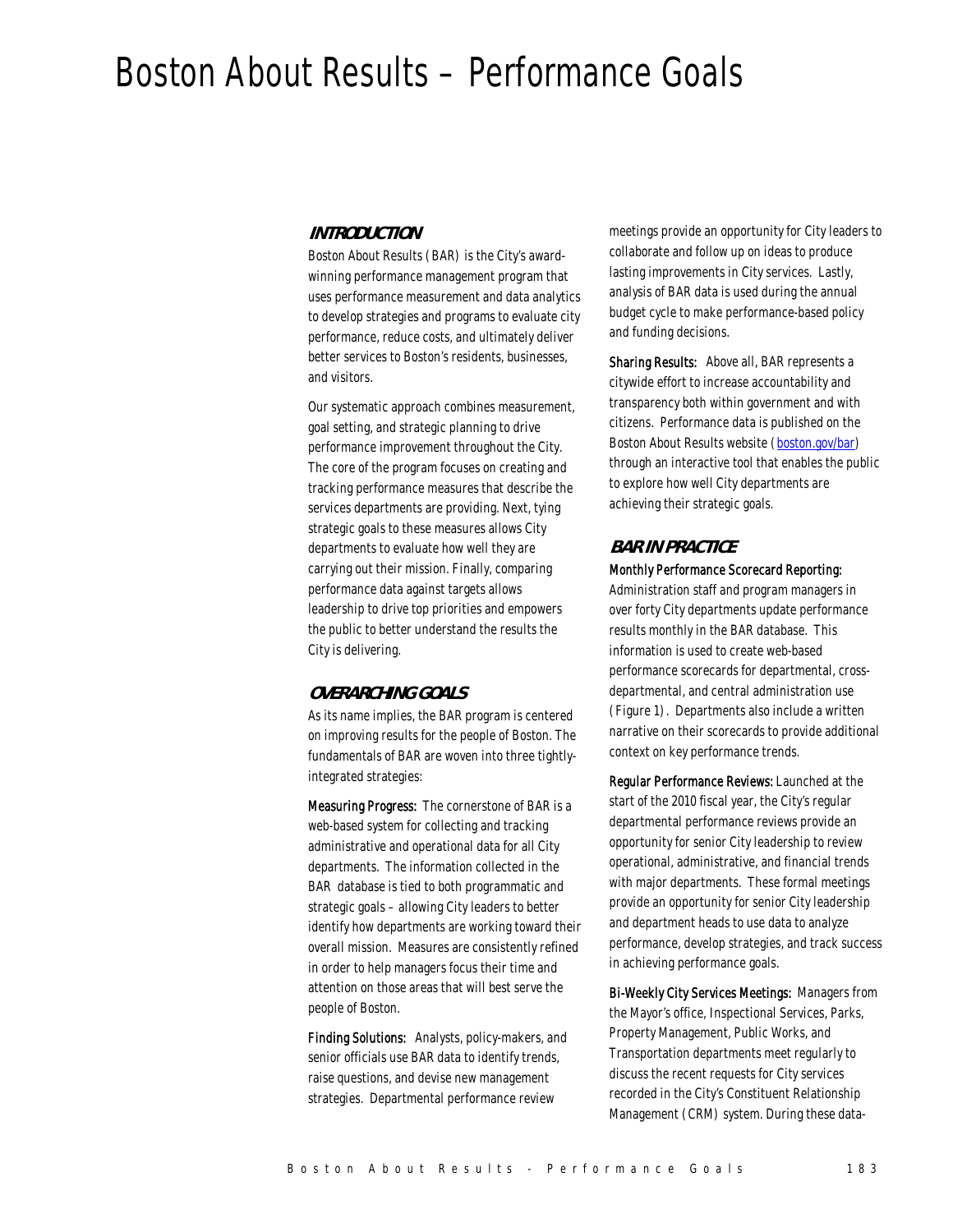driven sessions, performance is measured against the Service Level Agreement (SLA) for each case. The SLA defines the City's goal for on-time delivery of services to citizens.

#### Annual Performance Measure Development and

Approval: The Office of Budget Management uses BAR data throughout the budget development and approval process. Funding requests and projected service delivery outcomes are informed by prior year performance results and help frame policy discussions held with the Mayor. During this time, departments evaluate their measures and strategies to ensure that the data being collected is relevant to their mission. These discussions result in an improved set of strategies, measures, and targets for the next fiscal year.

Ongoing Budget Accountability: Throughout the year, financial and operational performance is monitored against the established budget plan and expected service levels, utilizing monthly revenue and expenditure variance reports and BAR data.

## *MEASURING OUR OWN PERFORMANCE*

Accountability against stated goals is an important part of the BAR mission. Therefore, the BAR program offers the following progress report on the accomplishments made during FY14.

# Continued to Provide all Levels of City Government with Performance Improvement

Tools: During the course of FY14, the BAR program continued to direct its efforts toward providing performance improvement tools to employees on the front lines of City services. After bringing all City departments onto the new performance management application last year, the BAR team worked to ensure that staff across the entire organization was fully trained on the advanced reporting and forecasting tools available to them in the new software. These tools enable City leadership, departments, and cross departmental teams to better understand performance data and identify areas for improvement. Having these tools available to all those in City government ultimately enables greater participation and improved performance for all of Boston. We will continue to work with departments throughout FY15 to

collaboratively identify improvement opportunities and provide the necessary performance tools to better manage business.

#### Improved our Public Performance Scorecards:

Public engagement and transparency are core to BAR's mission. In FY11, the City embarked on a project to overhaul the BAR website and in FY13 we took this effort to the next level, launching a public scorecard reporting platform known as Citizen Insight (Figure 2). This past year we continued to build on the platform by including two new performance scorecards that outline the City's responsiveness to top citizen service requests as well as performance on the City's annual strategic priorities. Combined, these scorecards provide the public with a clearer picture of how we are working to make Boston better every day.

#### Leveraged the City's Investment in Business

Intelligence: In the past year the City has made significant advancements with our analytical capacities. Already using the platform's ability to easily access and visualize data to help identify problem properties, BAR expanded our efforts to increase performance in the areas of small business development, 911 emergency responsiveness, and constituent services. For constituent service delivery, the BAR team leveraged the system's capacity to analyze and present data in real-time, by building an interactive dashboard that tracks the City's responsiveness to all service requests received by the City. This new dashboard is used as the basis of analysis in the bi-weekly Basic City Services performance meetings and has the added benefit of being accessible for use by all departments so that they can continue to monitor their performance and address issues at any time (Figure 3).

Expanded Boston's Public Transparency and Open Data Platform: The City's Open Data Portal provides the public with an array of useful and informative datasets ranging from municipal energy usage to crime incidents to restaurant inspections. To complement these data offerings, the BAR team, in conjunction with the Department of Innovation and Technology, launched our first ever Open Checkbook site. This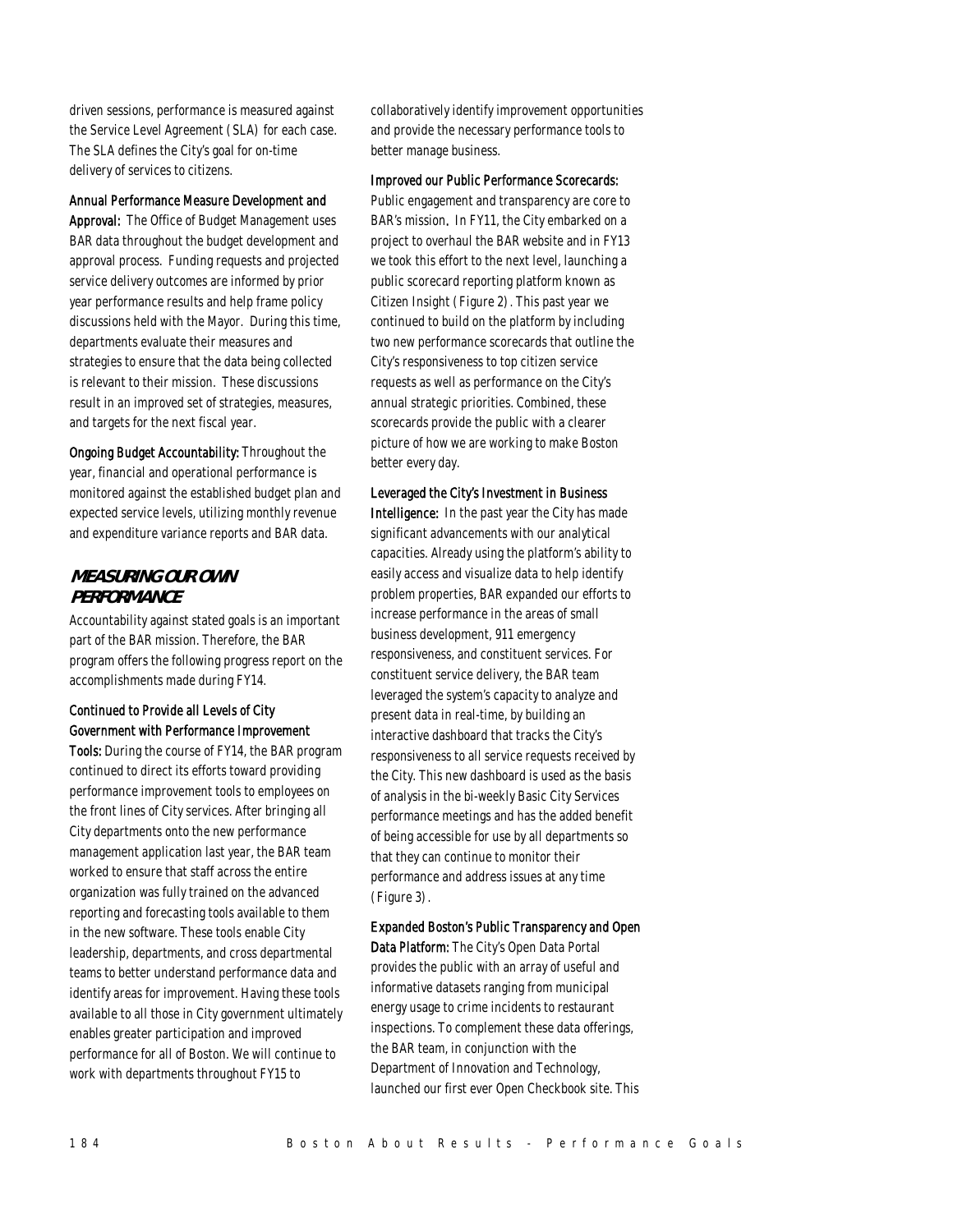interactive, web-based application uses the raw data that is published on the Open Data Portal and transforms it into a user- friendly and intuitive application that allows the public to easily navigate and better understand how City dollars are being spent.

#### *CONTINUAL IMPROVEMENT IN FY15*

Since taking office this January, Mayor Walsh has sought to access and use data as a way to understand and improve the services the City provides. For FY15, the BAR team will work with the Mayor and his Administration to help provide the tools and data needed to improve operations, increase city services, and continue to move a unified Boston forward.

Provide Insight into the Pulse of the City: Mayor Walsh believes that data plays an important role in driving the way in which government works. To that end, the City has developed a data dashboard that allows the Mayor and senior officials to monitor the daily functions of the City at all times. This dashboard not only provides a glimpse into the pulse of the City's activity but it also allows the Mayor to take immediate action on pressing issues to ensure the City continues to run smoothly and efficiently.

Connect Everyday Data with Strategy: In order to better use data to manage, Mayor Walsh will convene his own performance review meetings with Cabinet Heads every two weeks. These meetings will provide an opportunity for the Mayor and senior leadership to review performance and ensure that the City is working toward meeting its strategic goals. Using the BAR system for reporting and analyzing key indicators, the Mayor, Cabinet Heads, and senior leadership will also be able to monitor and track performance at any time, creating a systematic and seamless performance management approach in the City of Boston.

Expand Transparency and Public Use of Data: In addition to supplying the public with data on what the City is doing, it is equally important to do so in a way that is informative and engages the public so they understand not only how the City operates but also how we are working for them. Building off our popular Open Checkbook application that allows the public to intuitively see how city dollars are being spent, the City for the first time ever will

be presenting budget data in the same interactive and user- friendly way. This project will build on the City's commitment of public transparency and continues to put Boston at the forefront of how we use data to promote citizen engagement and participation.

## Create a Convenient and Customer Oriented Permitting Process while Driving Economic

Development: One of Mayor Walsh's top priorities this year is to improve the entire permitting experience in Boston by increasing operational efficiency and expanding on technological capabilities with a focus on customer service. The goal is to make Boston one of the most convenient and friendliest cities to do business with while promoting economic development. The BAR team will build on existing performance management programs centered around this work and will complement these efforts with the necessary reports and dashboards so that those involved in providing these services can effectively track top performance indicators to ensure they are meeting their goals.

Drive Top Priorities: The BAR program helps departments and City leaders focus on delivering its highest priority goals. For FY15, the Mayor has prioritized forming collaborations across agencies, external organizations, and the community to achieve better results. On the following page, these key FY15 goals are listed as the first step towards achieving these budget priorities. The City will track performance against these goals using an online scorecard on the BAR website.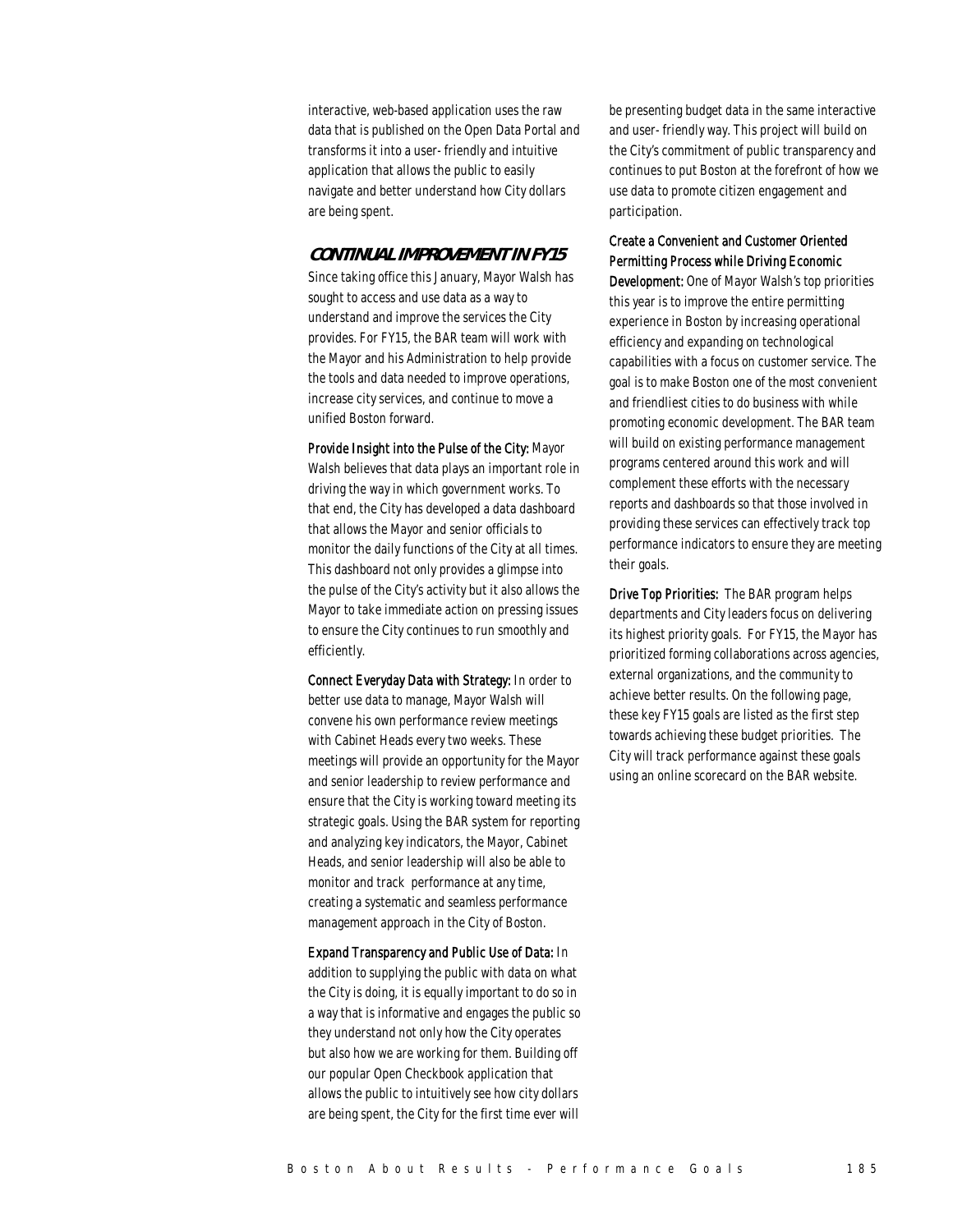#### Figure 1: Web-Based Scorecard

| <b>PURN</b><br>as it si                                                                                        |                                                                                                                      |                                                                                 |                                        |                                                          |                                                                                                                                                                                                 |
|----------------------------------------------------------------------------------------------------------------|----------------------------------------------------------------------------------------------------------------------|---------------------------------------------------------------------------------|----------------------------------------|----------------------------------------------------------|-------------------------------------------------------------------------------------------------------------------------------------------------------------------------------------------------|
| Home<br>Scorecard                                                                                              | Dashboard                                                                                                            | <b>Reports</b>                                                                  | <b>Initiatives</b>                     | Strategy                                                 |                                                                                                                                                                                                 |
| Time Period selected month<br><b>Strategies</b>                                                                | ٠<br><b>Scorecard Overviews</b>                                                                                      |                                                                                 |                                        |                                                          | As of  Mar 2014                                                                                                                                                                                 |
| <b>Scorecard &gt; Strategy Details &gt; KPI Details</b>                                                        |                                                                                                                      |                                                                                 |                                        |                                                          |                                                                                                                                                                                                 |
| Missed Trash, Recyc, Yd Waste, Bulk Itm (# of SRs)                                                             |                                                                                                                      |                                                                                 |                                        |                                                          |                                                                                                                                                                                                 |
| Less than 89.99                                                                                                | <b>Measures</b><br>Actual -<br>Target-<br>Score -<br>Gap Performance - 100.00<br>Stable Gap Performance Range [-1:1] |                                                                                 | <b>Associated Links</b><br>Responsible | requests are not included.<br>Type Public - Quantitative | Description This measure represents the number of citizen requests for missed trash and recycling<br>received in the City's Consituent Relationship Management (CRM) system. Employee generated |
| Between 89,99 and 99,99                                                                                        |                                                                                                                      |                                                                                 |                                        |                                                          | Strategies PWD - Missed Trash/Recycling/Vard Waste/Bulk Item                                                                                                                                    |
| More than 99.99                                                                                                | Jan 2014                                                                                                             | <b>Score History</b><br>Feb 2014<br><b>Mar 2014</b><br>$\overline{\phantom{a}}$ |                                        | Program Public Works Department<br>Comments U View Add   |                                                                                                                                                                                                 |
| <b>Actual vs. Target</b><br>900<br>800<br>700<br><b>Actual &amp; Target</b><br>600<br>500<br>400<br>300<br>200 |                                                                                                                      |                                                                                 |                                        |                                                          | Include Trend<br><b>Graph Options Create Associated Report</b><br>Actual<br>Target<br>Oct 2013                                                                                                  |

#### Figure 2: Citizen Insight



Figure 3: Basic City Services Dashboard

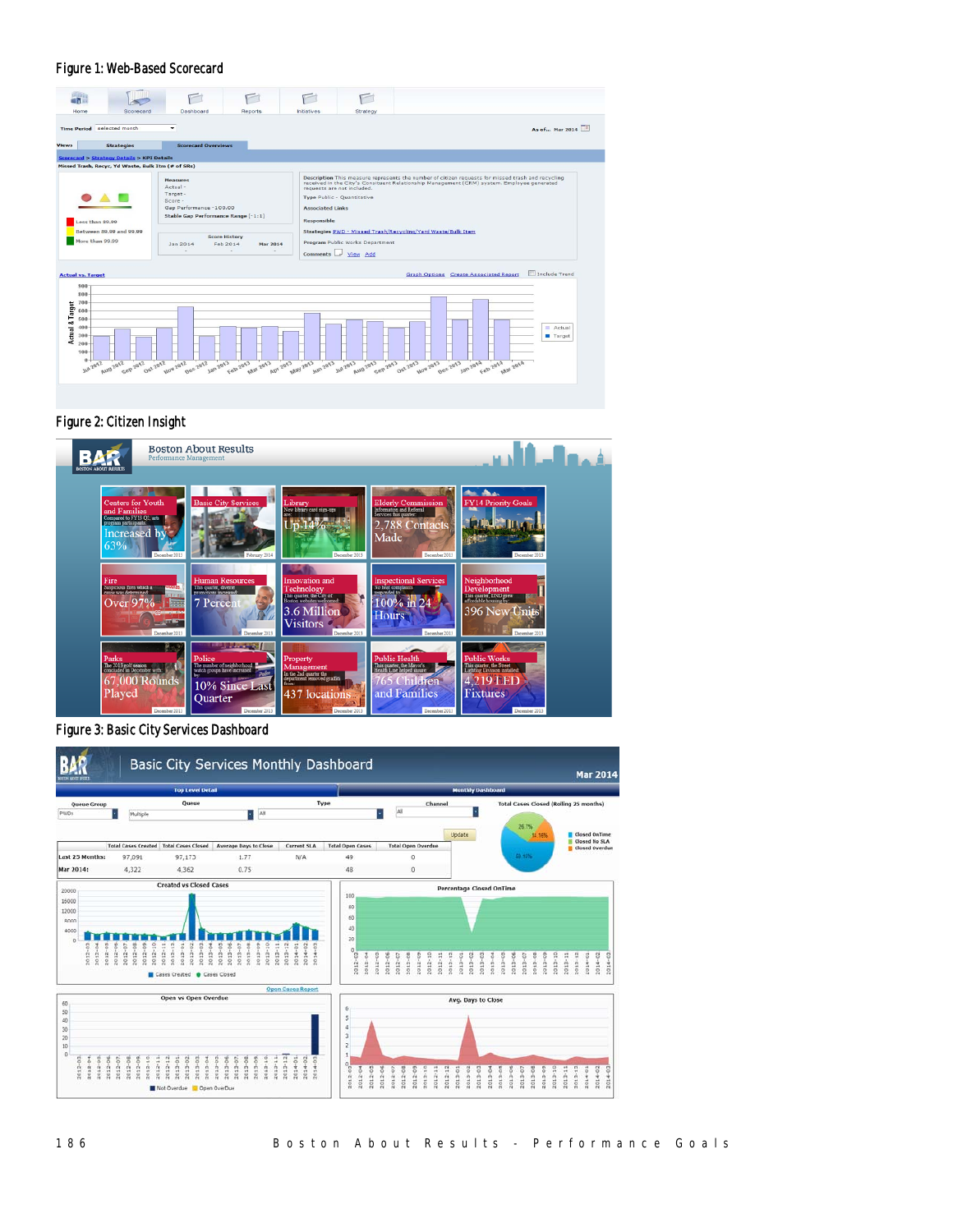# *One Boston, Moving Forward*

Boston About Results: Priority FY15 Performance Goals

**The Mayor's FY15 budget priorities highlight the vision to create an environment that promotes equity, builds community, and helps fulfill Boston's great promise. The performance measures listed below reflect the City's top priorities and the partnerships necessary to achieve these ambitious goals. To track progress against these goals, visit the BAR website at boston.gov/bar**

| Strengthening the Economy and Creating 21 <sup>st</sup> Century Jobs                                        |                               |              |                          |              |
|-------------------------------------------------------------------------------------------------------------|-------------------------------|--------------|--------------------------|--------------|
| <b>Performance Measure</b>                                                                                  | <b>Responsible Department</b> | FY 14 Actual | FY 14 Target             | FY 15 Target |
| Jobs created through Main Streets program                                                                   | Neighborhood Development      | 436.5        | 480                      | 500          |
| % of as of right permits issued in 20 days or less                                                          | <b>Inspectional Services</b>  |              | $\overline{\phantom{a}}$ | 75%          |
| Businesses assisted with financial or technical assistance                                                  | Neighborhood Development      | 3,173        | 3,088                    | 4,180        |
| Total summer jobs                                                                                           | Youth Fund/Youth Council      | 9,123        | 10,000                   | 9,860        |
| <b>Improving Public Safety and Combating Gun Violence</b>                                                   |                               |              |                          |              |
| <b>Performance Measure</b><br>FY 14 Actual<br><b>Responsible Department</b><br>FY 14 Target<br>FY 15 Target |                               |              |                          |              |
|                                                                                                             |                               |              |                          |              |
| Part I crimes – violent (all districts)                                                                     | Police                        | 4,279        | 4,950                    | 4,278        |
| Firearms submitted to firearms analysis unit                                                                | Police                        | 674          | 575                      | 600          |
| Residents attending fire education programs                                                                 | Fire                          | 7,953        | 7,500                    | 10,000       |

| <b>Enable Every Child from Every Neighborhood to Succeed</b> |                                        |                          |                          |              |
|--------------------------------------------------------------|----------------------------------------|--------------------------|--------------------------|--------------|
| <b>Performance Measure</b>                                   | <b>Responsible Department</b>          | <b>FY 14 Actual</b>      | <b>FY 14 Target</b>      | FY 15 Target |
| New K1 seats available                                       | <b>Schools</b>                         | $\overline{\phantom{0}}$ | $\overline{\phantom{0}}$ | 100          |
| Youth engaged by street workers                              | Boston Centers for Youth and<br>Family | 20.185                   | 19,000                   | 20,000       |
| Students receiving school-based health education             | <b>Public Health Commission</b>        | 12.227                   | 8,000                    | 10.300       |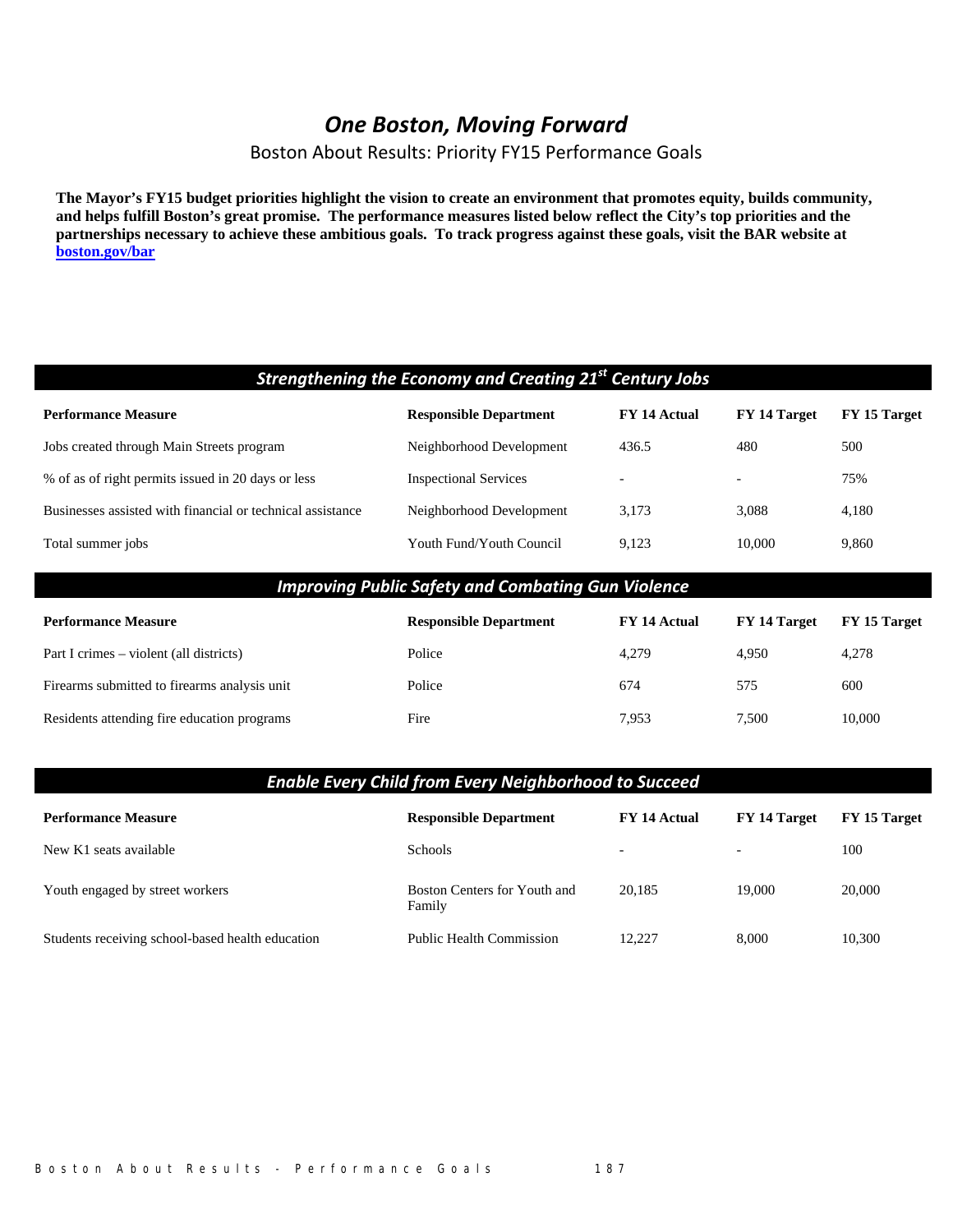| Develop Housing that Meets a Range of Needs                       |                               |              |              |              |
|-------------------------------------------------------------------|-------------------------------|--------------|--------------|--------------|
| <b>Performance Measure</b>                                        | <b>Responsible Department</b> | FY 14 Actual | FY 14 Target | FY 15 Target |
| Housing units repaired/rehabbed                                   | Neighborhood Development      | 2.116        | 1.800        | 2,326        |
| Square footage available to builders for middle<br>income housing | Neighborhood Development      | 243.768      | 500,000      | 500,000      |

# *Increasing Accountability and Transparency in Government*

| <b>Performance Measure</b>                             | <b>Responsible Department</b> | FY 14 Actual             | FY 14 Target             | FY 15 Target |
|--------------------------------------------------------|-------------------------------|--------------------------|--------------------------|--------------|
| Mayoral performance meetings held                      | Mayor's Office                | $\overline{\phantom{0}}$ | $\overline{\phantom{0}}$ | 26           |
| # of performance scorecards published                  | <b>Budget</b>                 | 18                       | $\overline{\phantom{0}}$ | 20           |
| # of datasets published on the City's Open Data portal | DoIT                          | 400                      | $\overline{\phantom{0}}$ | 500          |